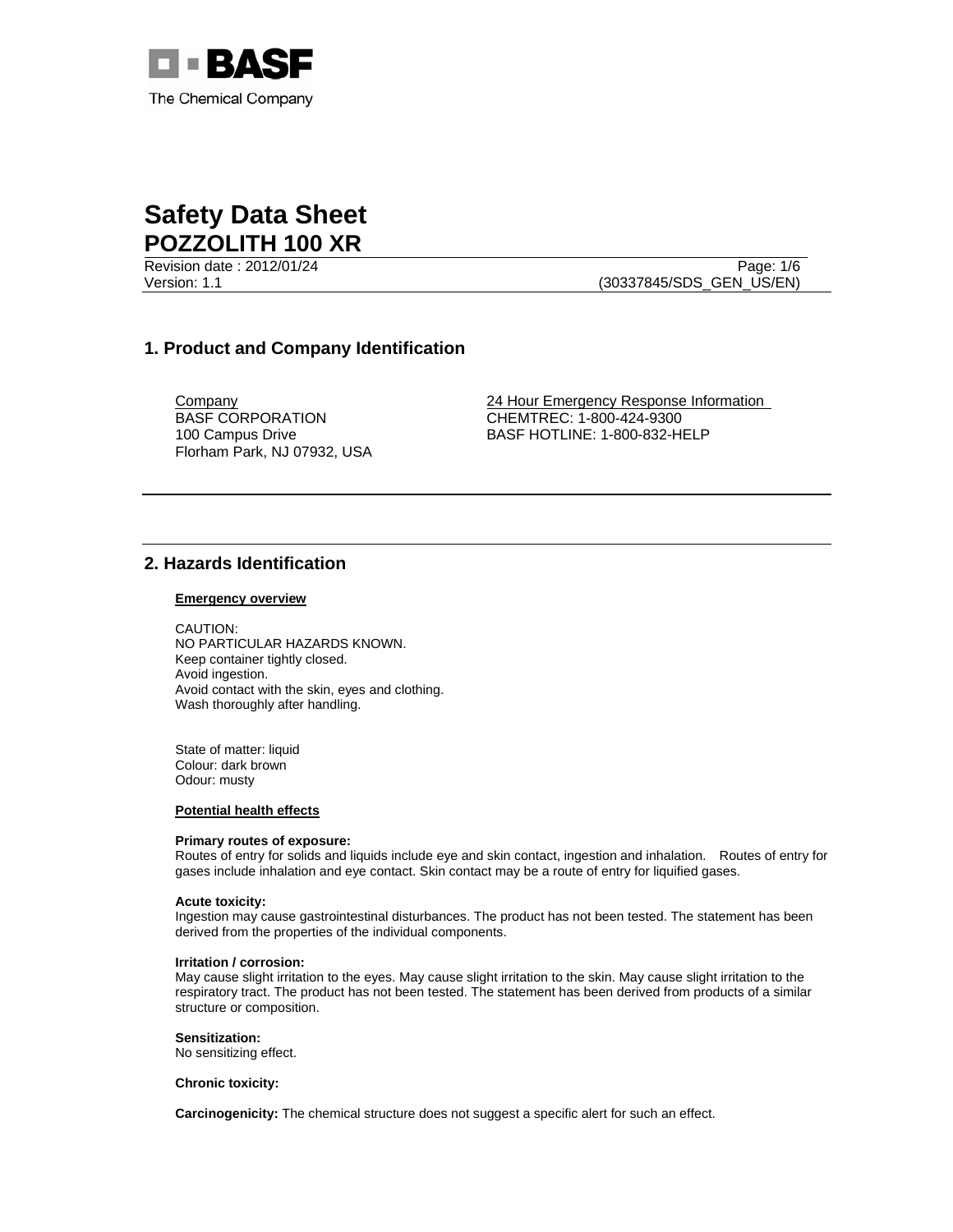| Revision date: 2012/01/24 | Page: 2/6                |
|---------------------------|--------------------------|
| Version: 1.1              | (30337845/SDS GEN US/EN) |

**Repeated dose toxicity:** No reliable data was available concerning repeated dose toxicity.

**Reproductive toxicity:** The chemical structure does not suggest such an effect. The product has not been tested. The statement has been derived from the properties of the individual components.

**Teratogenicity:** The chemical structure does not suggest such an effect. The product has not been tested. The statement has been derived from the properties of the individual components.

**Genotoxicity:** The chemical structure does not suggest a specific alert for such an effect. The product has not been tested. The statement has been derived from the properties of the individual components.

#### **Potential environmental effects**

#### **Aquatic toxicity:**

At the present state of knowledge, no negative ecological effects are expected. There is a high probability that the product is not acutely harmful to aquatic organisms. The product has not been tested. The statement has been derived from products of a similar structure or composition.

#### **Bioaccumulation / bioconcentration:**

Discharge into the environment must be avoided.

# **3. Composition / Information on Ingredients**

This product is not regarded as hazardous under current OSHA Hazard Communication standard; CFR 29 Part 1910.1200.

# **4. First-Aid Measures**

#### **General advice:**

First aid personnel should pay attention to their own safety. Remove contaminated clothing.

#### **If inhaled:**

If difficulties occur after vapour/aerosol has been inhaled, remove to fresh air and seek medical attention.

#### **If on skin:**

After contact with skin, wash immediately with plenty of water and soap. If irritation develops, seek medical attention.

#### **If in eyes:**

Wash affected eyes for at least 15 minutes under running water with eyelids held open, consult an eye specialist.

## **If swallowed:**

Rinse mouth immediately and then drink plenty of water, seek medical attention. Do not induce vomiting unless told to by a poison control center or doctor.

#### **Note to physician**

Treatment: Treat according to symptoms (decontamination, vital functions), no known specific antidote.

# **5. Fire-Fighting Measures**

Flammability: does not ignite

Flash point: Flash point: A flash point determination is unnecessary due to the high water content. Autoignition: not applicable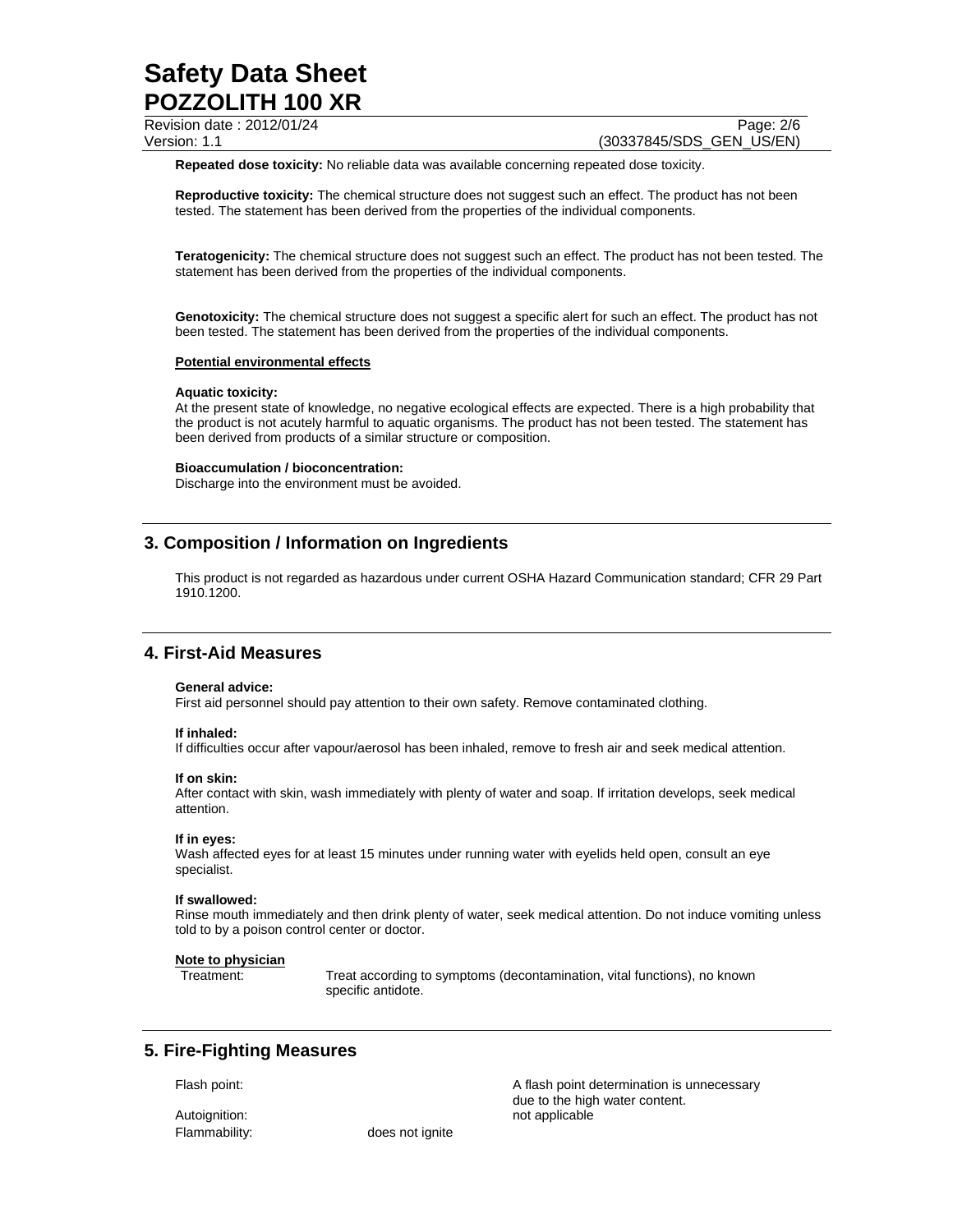Revision date : 2012/01/24 Page: 3/6

## **Suitable extinguishing media:**

foam, water spray, dry powder, carbon dioxide

## **Unsuitable extinguishing media for safety reasons:**

water jet

## **Hazards during fire-fighting:**

carbon monoxide, carbon dioxide, harmful vapours, nitrogen oxides, fumes/smoke, carbon black

#### **Protective equipment for fire-fighting:**

Firefighters should be equipped with self-contained breathing apparatus and turn-out gear.

## **6. Accidental release measures**

#### **Personal precautions:**

Use personal protective clothing. Do not breathe vapour/aerosol/spray mists. Sources of ignition should be kept well clear. Handle in accordance with good building materials hygiene and safety practice.

#### **Environmental precautions:**

Contain contaminated water/firefighting water. Do not discharge into drains/surface waters/groundwater.

#### **Cleanup:**

For small amounts: Pick up with inert absorbent material (e.g. sand, earth etc.). Dispose of contaminated material as prescribed.

For large amounts: Pump off product.

## **7. Handling and Storage**

## **Handling**

#### **General advice:**

Avoid aerosol formation. Avoid inhalation of mists/vapours. Avoid skin contact. No special measures necessary provided product is used correctly.

#### **Protection against fire and explosion:**

No special precautions necessary.

#### **Storage**

#### **General advice:**

Keep only in the original container in a cool, dry, well-ventilated place away from ignition sources, heat or flame. Store protected against freezing. Protect from direct sunlight.

#### **Temperature tolerance**

Protect from temperatures below: 0 °C

The packed product must be protected from temperatures below the indicated one.

Protect from temperatures below: 32 °F

The packed product must be protected from temperatures below the indicated one.

## **8. Exposure Controls and Personal Protection**

#### **Personal protective equipment**

**Respiratory protection:**

Wear respiratory protection if ventilation is inadequate. Wear a NIOSH-certified (or equivalent) respirator as necessary.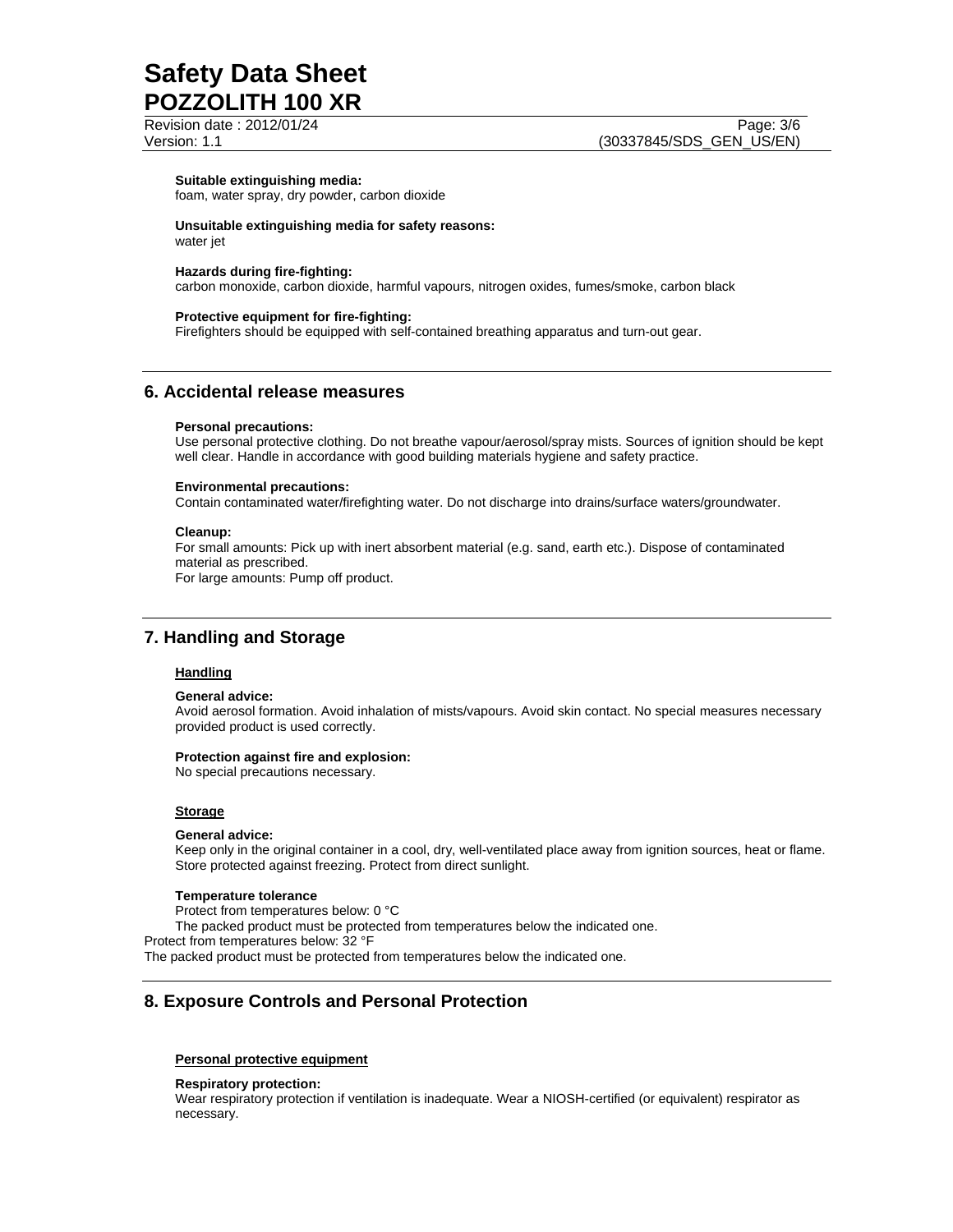Revision date : 2012/01/24 Page: 4/6

#### **Hand protection:**

Chemical resistant protective gloves

## **Eye protection:**

Safety glasses with side-shields.

### **Body protection:**

Body protection must be chosen based on level of activity and exposure.

### **General safety and hygiene measures:**

In order to prevent contamination while handling, closed working clothes and working gloves should be used. Handle in accordance with good building materials hygiene and safety practice. When using, do not eat, drink or smoke. Hands and/or face should be washed before breaks and at the end of the shift. At the end of the shift the skin should be cleaned and skin-care agents applied. Gloves must be inspected regularly and prior to each use. Replace if necessary (e.g. pinhole leaks).

# **9. Physical and Chemical Properties**

| Form:                   | liquid                                                                                               |            |                   |
|-------------------------|------------------------------------------------------------------------------------------------------|------------|-------------------|
| Odour:                  | musty                                                                                                |            |                   |
| Colour:                 | dark brown                                                                                           |            |                   |
| pH value:               | approx. 8.0                                                                                          | 20 °C)     |                   |
| Melting temperature:    | approx. $-5$ °C                                                                                      |            |                   |
| Boiling point:          | approx. 100 °C                                                                                       |            |                   |
| Information on: Water   |                                                                                                      |            |                   |
| Vapour pressure:        | 23.4 hPa                                                                                             | (20 °C)    | Literature data.  |
| Density:                | approx. 1.255<br>q/cm3                                                                               | 20 °C      |                   |
| Relative density:       | 1.22                                                                                                 |            |                   |
| Vapour density:         |                                                                                                      |            | Heavier than air. |
| Viscosity, dynamic:     | No data available.                                                                                   |            |                   |
| Solubility in water:    |                                                                                                      | 20 °C)     | miscible          |
| Miscibility with water: |                                                                                                      | ( 20 °C) = | miscible          |
| Other Information:      | If necessary, information on other physical and chemical parameters is<br>indicated in this section. |            |                   |

# **10. Stability and Reactivity**

**Conditions to avoid:**

See MSDS section 7 - Handling and storage.

## **Substances to avoid:**

strong acids, strong bases, strong oxidizing agents

## **Hazardous reactions:**

The product is stable if stored and handled as prescribed/indicated.

## **Decomposition products:**

No hazardous decomposition products if stored and handled as prescribed/indicated.

## **Thermal decomposition:**

No decomposition if stored and handled as prescribed/indicated.

# **11. Toxicological information**

**Other Information:**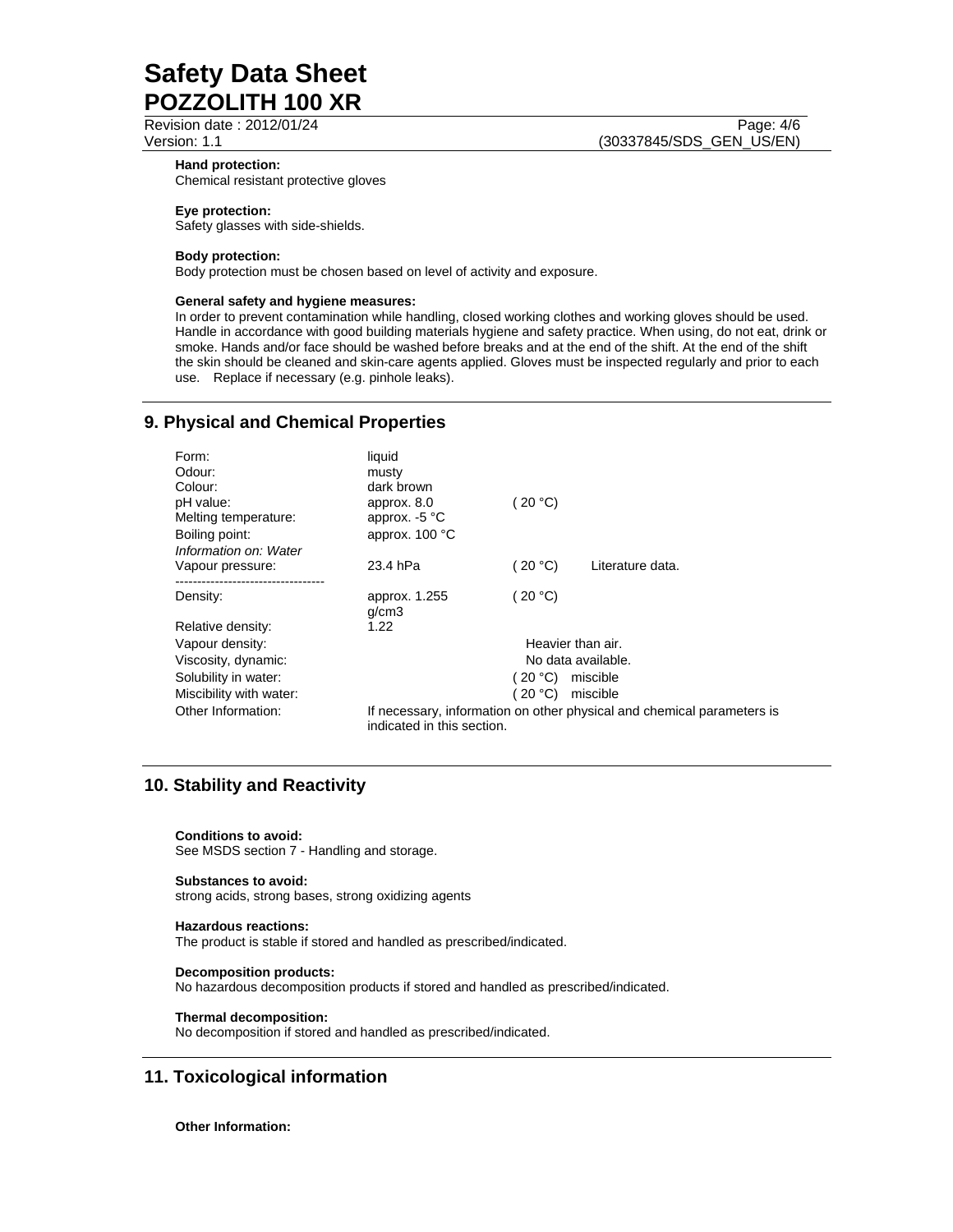Revision date : 2012/01/24 Page: 5/6

Based on our experience and the information available, no adverse health effects are expected if handled as recommended with suitable precautions for designated uses. The product has not been tested. The statements on toxicology have been derived from products of a similar structure and composition.

# **12. Ecological Information**

## **Degradability / Persistence Biological / Abiological Degradation**

Evaluation: **Inherently biodegradable.** The insoluble fraction can be removed by mechanical means in suitable waste water treatment plants.

## **Other adverse effects:**

Ecological data are not available. Do not allow to enter soil, waterways or waste water channels.

# **13. Disposal considerations**

## **Waste disposal of substance:**

Do not discharge into drains/surface waters/groundwater. Dispose of in a licensed facility.

## **Container disposal:**

Contaminated packaging should be emptied as far as possible; then it can be passed on for recycling after being thoroughly cleaned.

# **14. Transport Information**

**Land transport**  USDOT

Not classified as a dangerous good under transport regulations

**Sea transport**  IMDG

Not classified as a dangerous good under transport regulations

**Air transport**  IATA/ICAO

Not classified as a dangerous good under transport regulations

# **15. Regulatory Information**

## **Federal Regulations**

**Registration status:**  Chemical TSCA, US released / listed

**OSHA hazard category:** No data available.;